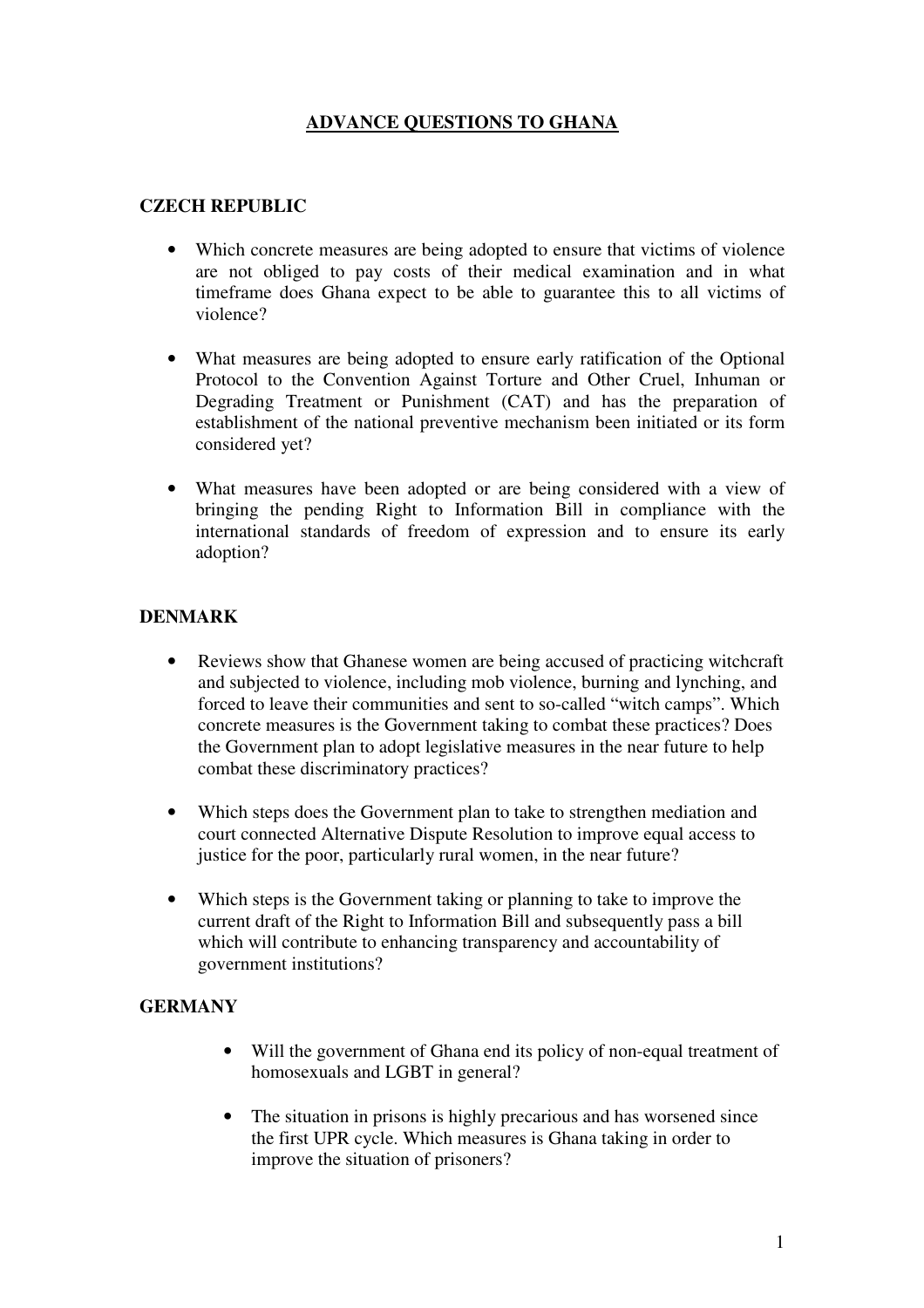• Which efforts is Ghana making in order to eliminate inhumane practices like those of the Trokosi-Cult, where girls and young women are "given" into a slave-similar dependency to local priests in order to compensate misconduct of family members such as so-called "Witch-Camps", where women who are considered to be jinxed are sent to?

#### **NETHERLANDS**

- Ghana has a good record in relation to the freedom of the media. Also Ghana participated in the International Conference on Internet Freedom, held in The Hague in December 2011, being a good example of an African country that puts internet freedom into practice. Closely related to this issue is the Right to Information. A 'Right to Information' bill is before Parliament since 2010, but not yet passed. Some civil society organizations have criticized the draft bill, finding it too unclear and having too broad exception clauses. To what extent will the bill be adapted to this criticism and what efforts will be made to have the bill passed in a short term? How will independent control over its implementation be guaranteed?
- Ghana is a rapidly developing country and is on track on achieving most of the Millennium Development Goals. Ghana took several measures to promote girls attendance to education, and currently girls' enrolment of high school constitutes 46%. Also Ghana has demonstrated commitment to the principle of equal participation of men and women by adopting an Affirmative Action Policy that requires 40% representation of women in public offices, etc. However, practice lags far behind. How does the government of Ghana intend to increase the effectiveness of the implementation of the affirmative action policy?
- Ghana has made progress in the past years with enacting the Domestic Violence Bill in 2007 followed by its subsequent implementation. A Womenand Juveniles' Unit was established within the Ghana Police to facilitate the handling of cases of domestic violence and juveniles. This shows that various aspects of violence against children are being addressed. With respect to child labour, the Ministry of Employment and Social Welfare developed a National Programme on the Elimination of Child Labour in Cocoa as well as a National Programme on the Elimination of Child Labour. Recent surveys estimate that about 50.000 children live on the streets. Half of this number is believed to live on the streets of the Greater Accra Region. The sight of working children is very visible in the streets of Accra. How is the problem of the street children being addressed?
- Ghana's constitution has provisions to protect every person in Ghana, whatever his race, place of origin, political opinion, colour, religion, creed or gender. Sexual preference is not mentioned under this chapter of the constitution. Under section 104 of the Criminal Code homosexuality could be considered illegal. There have been several cases of harassment and violence against homosexuals. How will Ghana apply the universal principle of nondiscrimination in relation to the issue of homosexuality?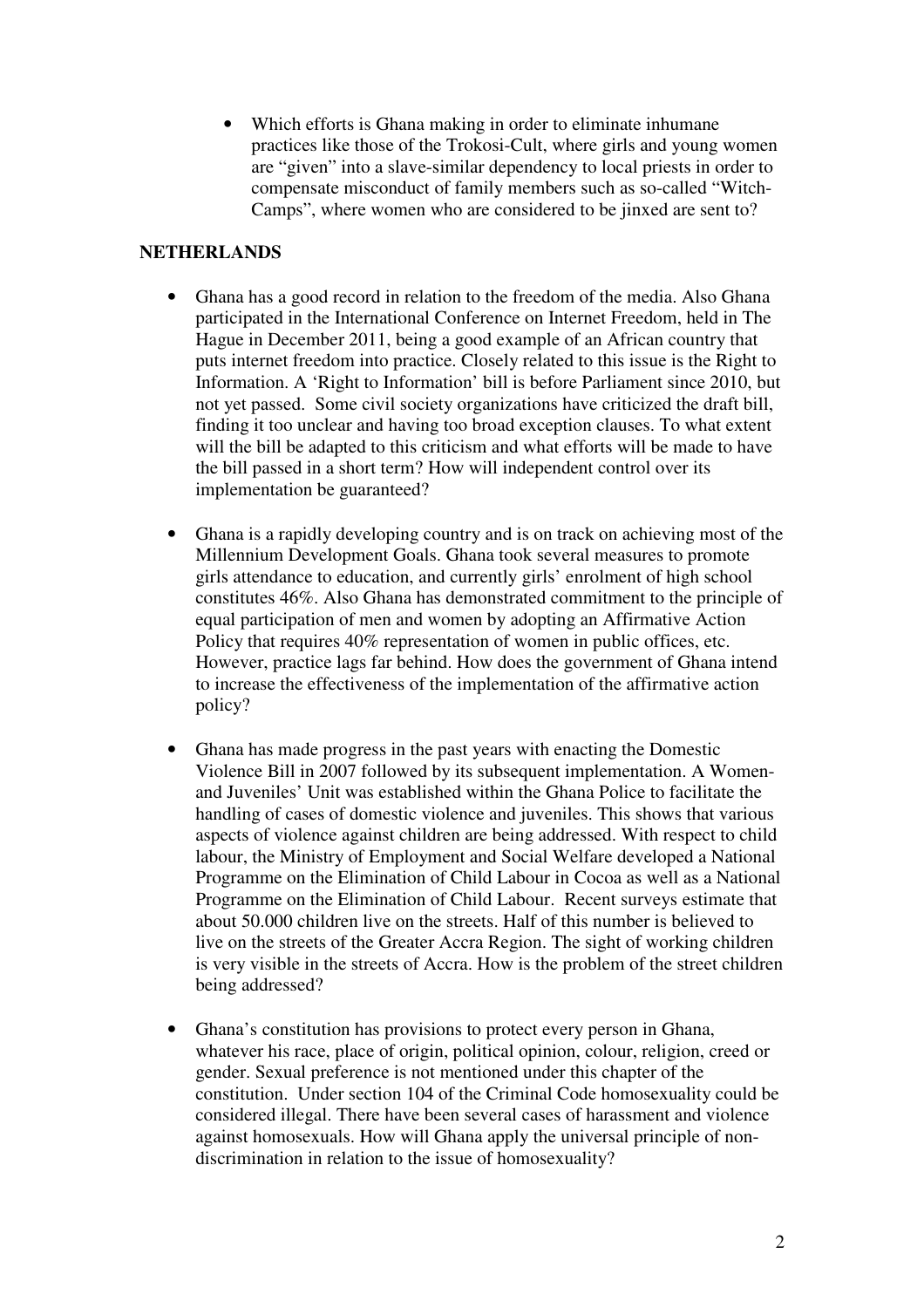• Ghana's rapid economic growth also brings about a rapid urbanization. In the outskirts of the major cities settlements grow rapidly. Often people settle illegally, in term leading to evictions and / or demolitions of settlements. What is being done to guarantee that these evictions are implemented to generally accepted standards? How are the housing needs, including public services like water and sanitation being served in these areas?

# **NORWAY**

- Does the Government of Ghana intend to abolish the death penalty as recommended by the Constitution Review Commission? Will the Government establish an official moratorium on the use of the death penalty, pending abolition of the death penalty?
- How will the Government act to ensure thorough and impartial investigation into all allegations of attacks and threats against individuals targeted because of their sexual orientation or gender identity?
- What steps is the Government taking to fulfill its obligation under the Convention on the Rights of the Child and other treaties to legally protect children from all corporal punishment?

### **SLOVENIA**

- In its concluding observations of 2006, the CEDAW committee noted that Ghanaian legal provisions make it more difficult for foreign spouses of Ghanaian women to acquire Ghanaian citizenship than it is for foreign spouses of Ghanaian men to acquire citizenship, and recommended that Ghana brings article 7 (6) of the 1992 Constitution and Section 10 (7) of the Citizenship Act, 2000 (Act 591) in line with article 9 of the CEDAW convention. What steps have been taken to implement this recommendation?
- What is being done to improve the quality of education, amidst reports that many Ghanaian children complete primary education without attaining functional literacy or numeracy, as a result of lack of textbooks, overcrowded classrooms and lack of trained teachers?
- What measures are being taken to raise awareness about the rights of people with disabilities, in particular those with mental disabilities?
- How is the government monitoring and regulating prayer camps, particularly with regard to health standards, hygiene standards and the minimum standards for admitting persons with mental disabilities as residents? What measures are being taken to prevent inhumane practices such as chaining, prolonged restraint or mandatory fasting, which reportedly take place in prayer camps, even without the free and informed consent of participants?
- How is the government implementing CAT recommendations regarding psychiatric confinement?